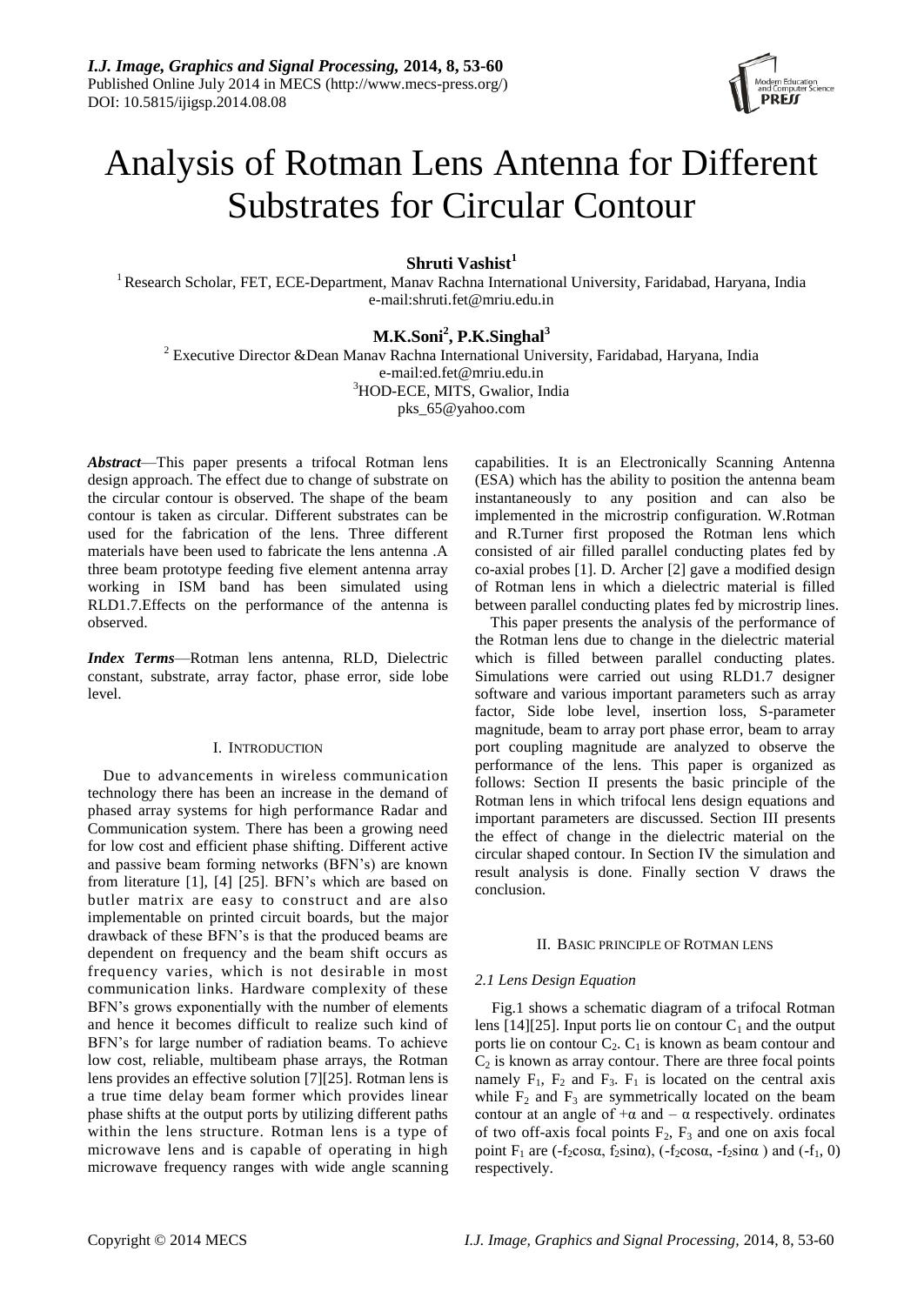

Fig.1 Schematic diagram of a trifocal Rotman lens

Where

 $f_1$ -On axis focal length

 $f_2$  -Off axis focal length

 $\alpha$  -Off center focal angle

 $\psi_{\alpha}$ -Scanning angle

sin sin  $\gamma = \frac{\sin \psi}{\sin \alpha}$  - beam angle to ray angle ratio given as ratio

of sine of their angles.

 $\varepsilon$ <sub>r</sub> -Permittivity of medium in between the lens contour

 $\varepsilon_e$  - Permittivity of medium of transmission line

 $\varepsilon$ <sub>i</sub> -Permittivity of medium of radiating element

$$
\beta = \frac{f_2}{f_1}
$$
-Focal ratio

 $W_{\alpha}$ . Transmission line length between axis point 'O'and radiating element.

*w* -Transmission line length between points 'P'and radiating element.

FiP-It is the physical distance from focal point Fi to P.

 $\xi$  is an important parameter that relates the distance Y<sub>3</sub> of any point on the array contour from the axis, to  $f_1$ .  $\xi$ controls the portion of phase and amplitude error curves that the lens experiences [4].It is given by-

$$
\xi = \frac{Y_3 \gamma}{f_1}
$$

If we assume that the ideal focal points are located at  $\theta =$  $\pm \alpha$  and 0, and their corresponding radiation angles are

 $\Psi = \pm \psi_{\alpha}$  and  $\Psi = 0$ , given  $\psi_{\alpha}$  is a known angle, simultaneous equations 1-3 are satisfied:

$$
F_2 P \sqrt{\varepsilon_r} + w \sqrt{\varepsilon_e} + Y_3 \sqrt{\varepsilon_i} \sin \psi_\alpha = f_2 \sqrt{\varepsilon_r} + w_o \sqrt{\varepsilon_e}.
$$
 (1)

$$
F_3 P \sqrt{\varepsilon_r} + w \sqrt{\varepsilon_e} - Y_3 \sqrt{\varepsilon_i} \sin \psi_\alpha = f_2 \sqrt{\varepsilon_r} + w_o \sqrt{\varepsilon_e}
$$
 (2)

$$
F_1 P \sqrt{\varepsilon_r} + w \sqrt{\varepsilon_e} = f_1 \sqrt{\varepsilon_r} + w_o \sqrt{\varepsilon_e}
$$
 (3)

Also from the above figure we have-

$$
(F_3 P)^2 = (-f_2 \cos \alpha - X)^2 + (Y + f_2 \sin \alpha)^2
$$
 (4)

$$
(F_2P)^2 = (-f_2 \cos \alpha - X)^2 + (Y - f_2 \sin \alpha)^2
$$
 (5)

$$
(F_1P)^2 = (-f_1 - X)^2 + Y^2 \tag{6}
$$

By algebraic manipulation of the above equations the geometric lens equation which is quadratic in nature is given as [6][7][8][25]

$$
a\frac{\varepsilon_r}{\varepsilon_e}w^2 + b\frac{\sqrt{\varepsilon_r}}{\sqrt{\varepsilon_e}}w + c = 0
$$

Hence the length of transmission line is calculated as

$$
w = \frac{\sqrt{\varepsilon_e}}{\sqrt{\varepsilon_r}} \frac{(-b \pm \sqrt{b^2 - 4ac})}{2a}
$$

And the values of  $x'$  and  $y'$  are calculated as

$$
x = \frac{(1-\beta) w \sqrt{\varepsilon_{e}}}{(\beta \cos \alpha - 1) \sqrt{\varepsilon_{r}}} + \frac{y_{3}^{2} \varepsilon_{i} \sin^{2} \Psi_{\alpha}}{2(\beta \cos \alpha - 1) \varepsilon_{r}}
$$
(7)

$$
y = \frac{\xi \sqrt{\varepsilon_i}}{\sqrt{\varepsilon_r}} \left( 1 - \frac{w \sqrt{\varepsilon_e}}{\beta \sqrt{\varepsilon_r}} \right)
$$
 (8)

$$
a = 1 - \frac{(1 - \beta)^2}{(1 - \beta C)^2} - \frac{\xi^2 \varepsilon_i}{\beta^2 \varepsilon_r}
$$
 (9)

$$
b = -2 + \frac{2\xi^2 \varepsilon_i}{\beta \varepsilon_r} - \frac{(1 - \beta)\xi^2 S^2 \varepsilon_i}{(1 - \beta C)^2 \varepsilon_r} + \frac{2(1 - \beta)}{(1 - \beta C)}
$$
(10)

$$
c = \left[ \frac{y_3^4 \sin^4 \psi_\alpha \varepsilon_i^2}{4(\beta C - 1)^2 \varepsilon_r^2} + \frac{\xi^2 \varepsilon_i}{\varepsilon_r} + \frac{y_3^2 \sin^2 \psi_\alpha \varepsilon_i}{(\beta C - 1) \varepsilon_r} \right]
$$
(11)

When a feed is placed at a non-focal point then the corresponding wavefront will have a phase error, but for wide angle scanning capabilities it is necessary to place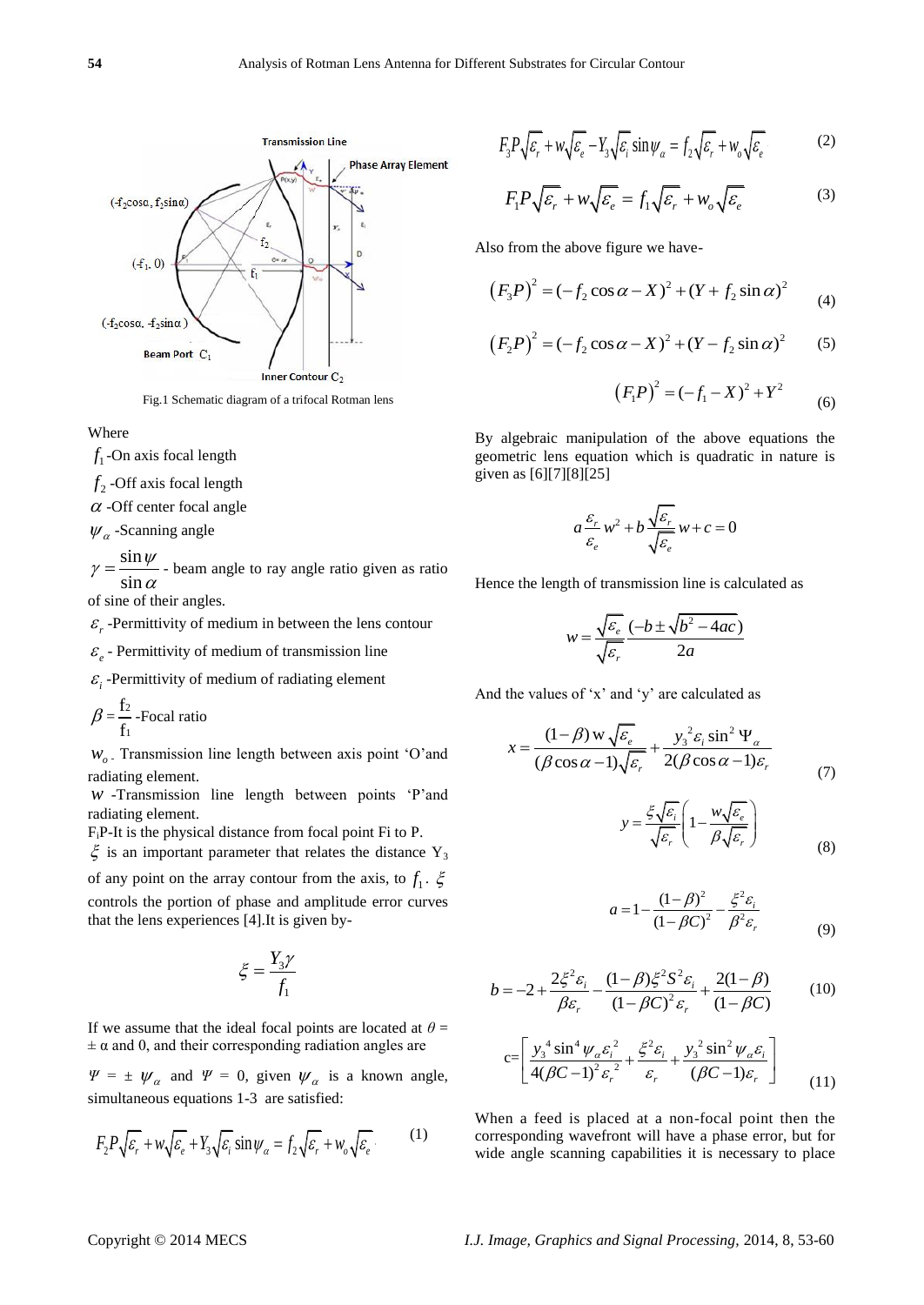the feed at non focal points [10]. The number of beams, number of elements, maximum beam angle and element spacing are known from the system requirement. Element spacing d is also very critical as it controls the appearince of grating lobes [5]. The spacing that just admits a grating lobe is given by-

$$
\frac{d}{\lambda} \frac{1}{\sum_{m=1}^{\infty} 2 + \sin \Psi_m}
$$

Where  $\Psi_m$  is the maximum beam angle.

#### III. EFFECT OF CHANGE OF SUBSTRATE ON THE CIRCULAR SHAPED CONTOUR

The dielectric constant of the lens substrate supports both the parallel plate region and the transmission lines. The upper limit of the dielectric constant is set at 50 as this is the limit of validity for the equations in the software. Dielectric constant of the substrate plays an important role in the overall performance of the antenna. The more desirable substrates are generally thick substrates with low dielectric constant [9][20] .They show better efficiency, bandwidth and performance of the antenna, but then the size of the antenna increases. Thin substrates with higher dielectric constant are desirable to minimize undesired radiation and coupling and will lead to small element size. A tradeoff has to be achieved so as to have good performance and circuit design. Loss tangent or dissipation factor also affects the performance of the antenna. It is used in calculation of port coupling and Array factor. Rotman Lens is designed using RLD s/w to operate in the frequency band of 2300 MHz- 2500 MHz with the centre frequency of 2.4GHz. The lens is analysed to find the effect of change in the substrate keeping the element spacing and focal ratio constant. The height of array contour and feed contour must be almost same in order to couple maximum power from the feed contour to the array contour [5]. Taking this fact into consideration the alpha ratio of the designed lens is kept at 1.0.

The specifications of the designed lens are as follows:-

Element spacing  $= 0.0625$ mts Operating frequency = 2.4GHz Scan angle = 30 degree Alpha ratio  $= 1.0$ No. of beam ports  $= 3$ No. of array ports=5 Flare angle  $= 12$  degree Focal length  $= 0.2031$  mts Focal ratio  $(g) = 1.1$ Beam port Excitation-Port 2

In order to analyse the effect of change of the substrate on the performance of the Rotman Lens, three different materials are used with different dielectric constant and loss tangent. The shape of the lens contour is taken as circular[15] .The change of the substrate will affect the Rotman lens parameters like Side Lobe Level, phase error, insertion loss and S-parameter magnitude. The analysis of all the lens parameters is done.

**i) i) RT Duroid:** RT Duroid is Glass Microfiber Reinforced PTFE (poly tetra fluoro ethylene) composite produced by Roger Corporation. RT Duroid 5870 substrate has low loss tangent. They exhibit excellent chemical resistance, including solvent and reagents used in printing and plating, ease of fabrication cutting, shearing, machining, and environment friendly[16]. The permittivity of the material is 2.2 and  $tan\delta = 0.0004$ 



Fig. 2 Circular contour with permittivity of the material 2.2 and  $tan\delta=0.0004$ 

**a. Array Factor:** Array factor is an important factor for the analysis of Rotman Lens performance. Array factor analysis indicates the behaviour of side lobe levels and the scanning directions [19]. The side lobe level of a circular contour is -14db in case of RT Duroid for all the frequencies under consideration. Figure 3 shows the array factor plot for element spacing of 0.0625m*.* When the element spacing is increased, the number of side lobes and their level both increase which is undesirable. The grating lobe starts to appear which have almost the same before & after, for authors names font size is 11, affiliations font size is 10 level as the main lobe.



**b. Beam to array phase error**: Fig.4 Shows beam to array port phase error when Port 2 is excited. Table 1.1 summarizes the beam to array port phase error for different substrates. Maximum phase error is observed for port 4 and port 8 and minimum phase error is for port 6. Alpha ratio is kept 1.0 so that the height of the array and the beam contour remains almost same, hence maximum power is coupled from beam to array port.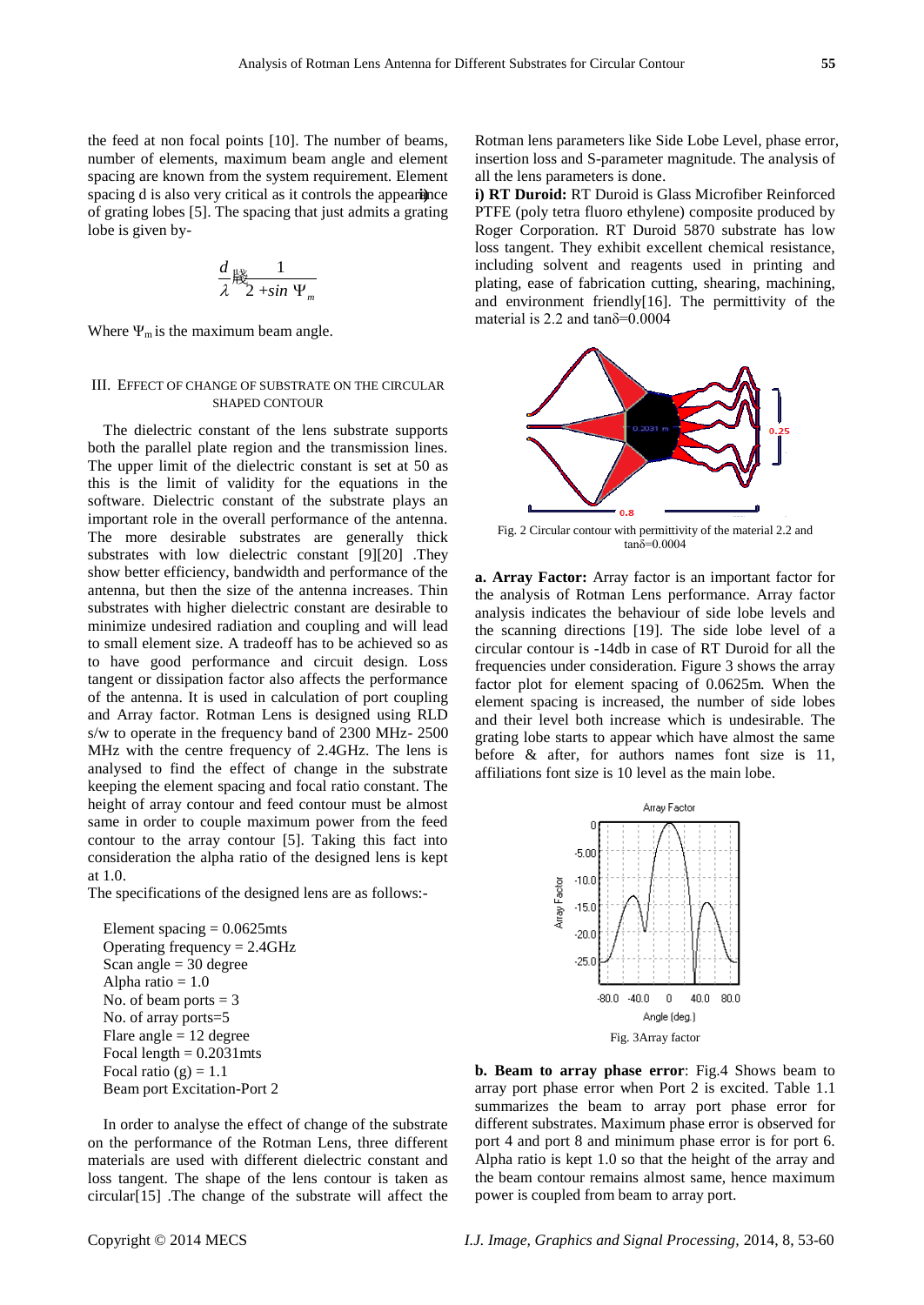

**c. Beam to array coupling amplitude:** Fig.5 Shows beam to array coupling magnitude for port 2 excitation .Maximum coupling is observed for port 6.Table 1.2 shows the beam to array coupling magnitude for port 2 excitation for different substrates.



Fig 5 Beam to array Coupling amplitude

**d. Insertion loss**: The insertion loss is calculated by summing the received powers at the array and beam ports, relative to the transmitted power of each beam [26]. The insertion loss is calculated by-

$$
L_{k} = -10 \log \sum_{n} |S_{nk}|^{2}
$$

This is the insertion loss corresponding to beam port k where n is the index for the array ports [26]. Fig 6 shows the insertion loss variation for beam port 2 in the operating frequency band .Its value is 1.865 db at 2.4GHz.



Fig. 6 Insertion loss (1.865db at 2.4GHz)

**e. S-Parameter:**  $S_{22}$  parameter represents the return loss for the system. It indicates the ratio of actual power that has been transmitted through the system to amount of the power that is reflected back to the system [17]. In matrix form the magnitude of S-parameters can be represented as a 3\*8 matrix

|  |  |  | $\begin{bmatrix} S_{11} & S_{12} & S_{13} & S_{14} & S_{15} & S_{16} & S_{17} & S_{18} \ S_{21} & S_{22} & S_{23} & S_{24} & S_{25} & S_{26} & S_{27} & S_{28} \ S_{31} & S_{32} & S_{33} & S_{34} & S_{35} & S_{36} & S_{37} & S_{38} \end{bmatrix}$ |  |
|--|--|--|-------------------------------------------------------------------------------------------------------------------------------------------------------------------------------------------------------------------------------------------------------|--|

In this case  $S_{22}$  magnitude represents the return loss for port 2. Its value is found to be  $-12.342$ db. Fig.7 shows

| the plot of magnitude of $S_{22}$ with frequency.                                        |  |  |  |  |  |  |  |
|------------------------------------------------------------------------------------------|--|--|--|--|--|--|--|
| $\begin{bmatrix} -12.34 & 0 & 0 & -7.69 & -7.84 & -9.98 & -14.58 & -26.81 \end{bmatrix}$ |  |  |  |  |  |  |  |
| $\begin{vmatrix} 0 & -12.34 & 0 & -10.78 & -7.57 & -6.62 & -7.57 & -10.70 \end{vmatrix}$ |  |  |  |  |  |  |  |
| $\begin{vmatrix} 0 & 0 & -12.34 & -26.89 & -14.58 & -9.98 & -7.84 & -7.61 \end{vmatrix}$ |  |  |  |  |  |  |  |
|                                                                                          |  |  |  |  |  |  |  |

The value of  $S_{22}$  calculated as -12.34 dB which shows that only 5.8% of the incident power is reflected back to port 2 and maximum power is transmitted which is 94.2%. Fig.7 shows the plot of magnitude of  $S_{22}$  with frequency.



**ii) FR4-Gloss Epoxy**: FR4 is a grade designation assigned to glass -reinforced epoxy laminate sheets, tubes, rods and printed circuit boards (PCB). FR 4 is a composite material composed of woven fibreglass cloth with an epoxy resin binder that is flame resistant (selfextinguishing).

The value of permittivity is 4.4 and  $tan\delta = 0.013$ .



Fig. 8 Circular contour with permittivity is 4.4 and tanδ=0.013

**a. Array factor**: Fig.9 shows the improvement in the side lobe level which has come upto -14.8db.So it can be observed that as the value of permittivity increases that side lobe level improves for the circular contour.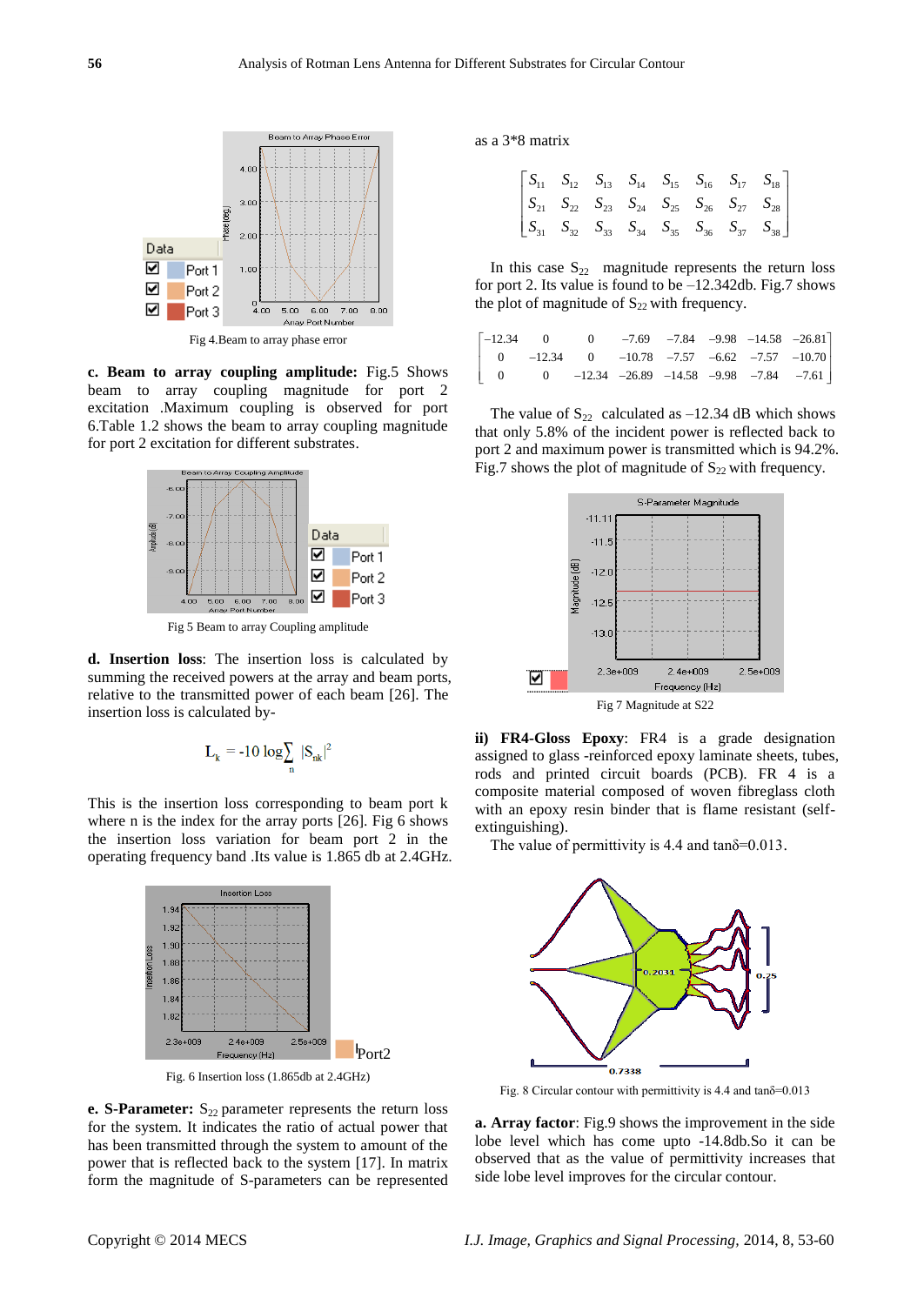

Fig.9 Array Factor

**b. Beam to array phase error:** Beam to array plot of FR4 is shown in fig 10 and the analysis is given in Table 1.1.



Fig.10 Beam to array phase error

**c. Beam to array coupling:** Beam to array coupling is shown in fig 11 and the analysis is given in Table1.2.



Fig.11 Beam to array Coupling amplitude

**d. Insertion loss:** Insertion loss for FR4 is 4.077db as shown in fig. 12.



Fig.12 Insertion loss (4.077db at 2.4 GHz)

**e. S-Parameter:**The S-parameter or return loss for FR4 is





Fig.13 S-parameter-Magnitude (-12.34db )

**iii) Bakelite:** It is a thermosetting phenol formaldehyde resin, formed from an elimination reaction of phenol with formaldehyde. It is most commonly used as an electrical insulator possessing considerable mechanical strength[23]. The value of permittivity is 4.78 and tanδ=0.03045.



Fig 14 Circular contour with permittivity 4.78 and tanδ=0.03045

**a. Array factor:**The plot for Bakelite is shown in fig 14.The side lobe level is at –14.9 db which is better than the substrate with permittivity 4.4.



**b. Beam to array phase error:** Fig 15 shows beam to array phase error and analysis is shown in table 1.1.

Copyright © 2014 MECS *I.J. Image, Graphics and Signal Processing,* 2014, 8, 53-60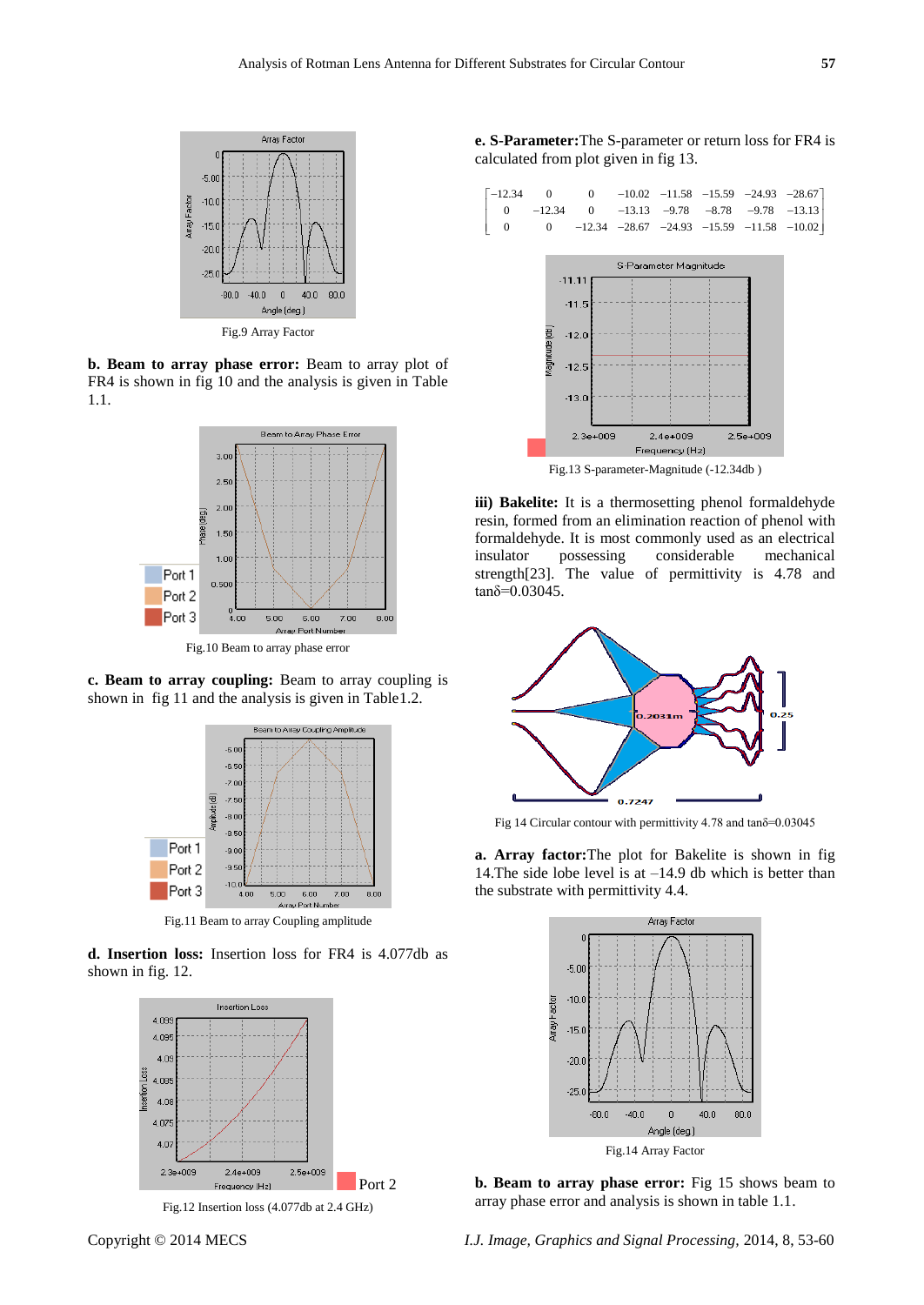

**c. Beam to array coupling magnitude:** Beam to array coupling magnitude is given in fig 16 and analysis is done in table 1.2.



Fig.16 Beam to array Coupling magnitude

**d. Insertion loss:** Plot for insertion loss is shown in fig 17.Insertion loss for Bakelite is 7.08.



Fig.17 Insertion loss (7.08 db at 2.4 GHz)

**e. S-Parameter:** S-Parameter is shown in fig 18.Analysis

| of S-parameter is shown in the matrix below. |  |  |  |                                                                                             |  |
|----------------------------------------------|--|--|--|---------------------------------------------------------------------------------------------|--|
|                                              |  |  |  |                                                                                             |  |
|                                              |  |  |  | $\begin{bmatrix} -12.34 & 0 & 0 & -13.25 & -14.95 & -19.29 & -30.21 & -29.37 \end{bmatrix}$ |  |
| $\overline{0}$                               |  |  |  | $-12.34$ 0 $-16.15$ $-12.78$ $-11.78$ $-12.78$ $-16.15$                                     |  |
|                                              |  |  |  | 0 0 $-12.34$ $-29.37$ $-30.21$ $-19.29$ $-14.95$ $-13.25$                                   |  |
|                                              |  |  |  |                                                                                             |  |



Fig.18 S-parameter Magnitude

IV. SIMULATION RESULT: THE ANALYSIS OF VARIOUS PARAMETERS ARE TABULATED BELOW.

|                      |             | Phase                  | Phase               | Phase                |
|----------------------|-------------|------------------------|---------------------|----------------------|
|                      |             | error in               | error in            | error in             |
|                      |             | $(\text{deg})$         | $(\text{deg})$      | $(\text{deg})$       |
| $_{\rm I/P}$<br>Port | O/P<br>Port | RT<br>Duroid           | $FR-4$              | <b>Bakelite</b>      |
|                      |             | $\mathcal{E}_{r}$ =2.2 | ${\cal E}_{r}$ =4.4 | ${\cal E}_{r}$ =4.78 |
|                      |             | tanδ                   | tanδ                | tano                 |
|                      |             | $=0.0004$              | $=0.013$            | $=0.03045$           |
| 2                    | 4           | 4.5                    | 3.2                 | 3.1                  |
| 2                    | 5           | 1.2                    | 0.75                | 0.7                  |
| 2                    | 6           | 0                      | 0                   | 0                    |
| $\overline{2}$       | 7           | 1.2                    | 0.75                | 0.7                  |
| $\overline{2}$       | 8           | 4.5                    | 3.2                 | 3.1                  |

Table 1.1 Analysis of Phase error for circular contour

It can be observed from table 1.1 that for a given circular contour, as the permittivity increases the phase error decreases. Hence the value of permittivity should be chosen such that the overall phase error reduces.

Table 1.2 Beam to array coupling magnitude for circular contour

| L/P                      | O/P            | Coupling<br>magnitude<br>(db) | Coupling<br>magnitude<br>(db) | Coupling<br>magnitude<br>$\left( db\right)$ |
|--------------------------|----------------|-------------------------------|-------------------------------|---------------------------------------------|
| Port                     | Port           | $\mathcal{E}_{r}$ =2.2        | ${\cal E}_{r=4.4}$            | ${\cal E}_{r=4.78}$                         |
|                          |                | tano<br>$=0.0004$             | $tan\delta = 0.013$           | tano<br>$=0.03045$                          |
| $\mathcal{L}$            | 4              | $-10$                         | $-10.1$                       | $-10.1$                                     |
| $\mathcal{L}$            | $\overline{5}$ | $-6.61$                       | $-6.62$                       | $-6.79$                                     |
| $\overline{\mathcal{L}}$ | 6              | $-5.7273$                     | $-5.74$                       | $-5.7406$                                   |
| $\overline{\mathcal{L}}$ | 7              | $-6.61$                       | $-6.62$                       | $-6.79$                                     |
| $\overline{2}$           | 8              | $-10$                         | $-10.1$                       | $-10.1$                                     |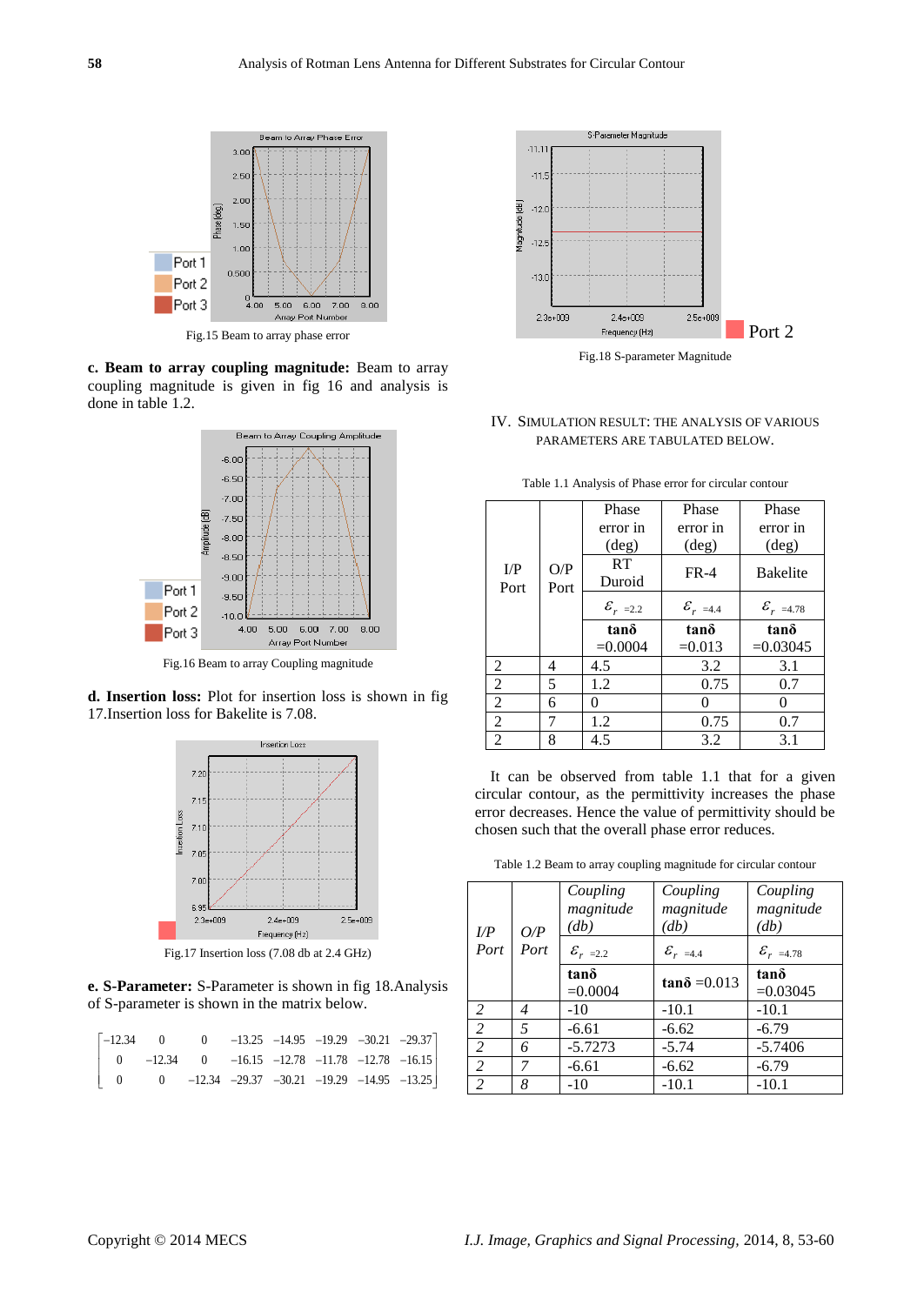In case of circular contour as the value of permittivity increases the coupling magnitude increases. The coupling magnitude with reference to port 4 and port 8 initially remains same for all values of permittivity later it increases .In rest of the cases i.e. for port 5 to port 8 the coupling magnitude increases with the increase in the permittivity.

| Substrate          | Insertion<br>loss(db) | SLL(db)          |
|--------------------|-----------------------|------------------|
|                    | Circular lens         | Circular<br>lens |
| $E_r = 2.2$        | 1.865                 | -14              |
| $E = 3.2$          | 2.165                 | $-14.37$         |
| $\epsilon$ r = 3.4 | 2.18                  | $-14.75$         |
| $E_r = 4.4$        | 4.077                 | $-14.8$          |
| $E_{r=4.78}$       | 7.08                  | $-14.9$          |

Table 1.3 SLL and insertion loss

The insertion loss increases as the permittivity increases. The side lobe level is better in case of the circular contour. There is a rise in the side lobes if the permittivity increases.

#### V. CONCLUSION

A design approach for trifocal Rotman Lens has been presented in this paper making use of different substrate like Bakelite, FR4 and RT Duroid with different value of permittivity .The shape of the lens is kept circular .Rotman Lens prototype with 3 beam ports and 5 array ports has been simulated using RLD1.7 designer software. A simulation result shows the effect of change in the substrate. Various important parameters like array factor, side lobe level, phase error, coupling magnitude, insertion loss and S-parameter have been analysed. It has been clearly seen that for the circular contour the array factor plot showing the side lobe level improves as the value of the permittivity increases for various substrate. The formation of grating lobe is not there .The phase error plot shows that as the value of the permittivity increases the phase error decreases sharply. The insertion loss increases as the permittivity increases. The coupling magnitude also shows some kind of sharp variation .Hence a trade-off has to be kept between the permittivity and the insertion loss. Analysis of S parameters reveals that the return loss of the designed Rotman Lens is  $-12.34$ dB for port 2 (S<sub>22</sub>). This indicates that only 5.8% of the incident power is reflected back to port 2 and 94.2% of the power is successfully transmitted through the system.

#### **REFERENCES**

[1] W. Rotman and R. F. Turner, "Wide angle microwave lens for line source application", IEEE Trans. 1963, pp. 623-630.

- [2] D.H.Archer,"Lens-fed multiple beam arrays".Microwave J,.PP.171- 95,Sept1984.
- [3] J.Kim and F.S.Barns"Dielectric slab Rotman lens with tapered slot antenna array",IEEE prop-Microwave Antenna Prop.vol.152,no.6,PP.557-562,Dec 2005.
- [4] R.C.Hansen,"Design trades for Rotman lenses", IEEE Trans Antennas prop vol.39,no.4,April 1991,PP.464-472.
- [5] P. K. Singhal, P.C. Sharma, and R. D. Gupta, "Rotman lens with equal height of array and feed contours", IEEE Transaction on Antennas and Propagation, vol. 51, Issue 8, pp. 2048-2056, Aug. 2003.
- [6] P. C. Sharma et al., "Two-dimensional field analysis for CAD of Rotman-type beam-forming lenses," Int. J. Microw. Millim.-Wave CAD Eng., vol. 2, no. 2, pp. 90– 97, 1992.
- [7] E. O. Rausch, A. F. Peterson, W. Wiebach: Electronically Scanned Millimeter Wave Antenna Using A Rotman Lens. Radar 97, pp 374-379, October 1997, Publication No. 449.
- [8] Fuchs H.-H.; Nüßler D..Design of Rotman lens for Beam-Steering of 94 GHz Antenna Array, Electronic Letters 27th May 1999 Vol. 35 No.11.
- [9] L. Musa and M. S. Smith, "Microstrip port design and sidewall absorption for printed Rotman lens", Microwaves, Antennas and Propagation, IEEE Proceeding, vol. 136, Issue 1, pp. 53-58, Feb. 1989.
- [10] T. Katagi, S. Mano and S.I. Sato, "An Improved Design Method of Rotman Lens Antennas", IEEE Transactions on Antennas and Propagation, 1984, vol. ap-32,no. 5, pp. 524-527.
- [11] D. Nußler, H.H. Fuchs, and R. Brauns, "Rotman lens for the millimetre wave frequency range," in Proc. Eur. Microw. Conf., Oct. 2007, pp. 696–699.
- [12] J. Dong, A. I. Zaghloul, and R. Rotman, "Non-Focal Minimum-Phase- Error Planar Rotman Lens," in URSI National Radio Science Meeting Colorado, 2008.
- [13] A. I. Zaghloul and J. Dong, "A Concept for a Lens Configuration for 360-Degree Scanning," IEEE Letters on Antennas and Wireless Propagation, 2009.
- [14] J. Dong and A. I. Zaghloul, "Implementation of Microwave Lens for 360-Degree Scanning," in IEEE International Symposium on Antennas Propagation Charleston, South Carolina, 2009.
- [15] R.C. Hansen, "Phased Array Antennas", New York: John Wiley and Sons, 1998.
- [16] S.S.D. Jones, H. Gent and A.A.L. Browne, ―Improvements in or Relating to Electromagnetic-Wave Lens and Mirror Systems", British Provisional Patent Specification No. 25926/56, August 1956.
- [17] G.L. Leonakis, "Correction to Wide-Angle Microwave Lens for Line Source Applications", IEEE Transactions on Antennas and Propagation, vol. 36, no. 8, p.1067, August 1986.
- [18] K.K. Chan, "A Feed Network for Multibeam Triangular Grid and Hexagonal Shape Planar Array Antennas", IEEE Transactions on Antennas and Propagation, 1999, pp. 80- 83, vol.1.
- [19] L. Hall, H. Hansen and D. Abbott, "Rotman Lens for mm-Wavelengths‖, Proc. SPIE, 2002, vol. 4935, pp. 215-221.
- [20] J. Dong and A.I. Zahghloul, "Extremely High-Frequency" Beam Steerable Lens-Fed Antenna for Vehicular Sensor Applications", IET Microwaves, Antennas &Propagation, 2009.
- [21] D.R. Gagnon, "Procedure for Correct Refocusing of the Rotman Lens According to Snell's Law", IEEE Transactions on Antennas and Propagation, 1989,vol. 37,